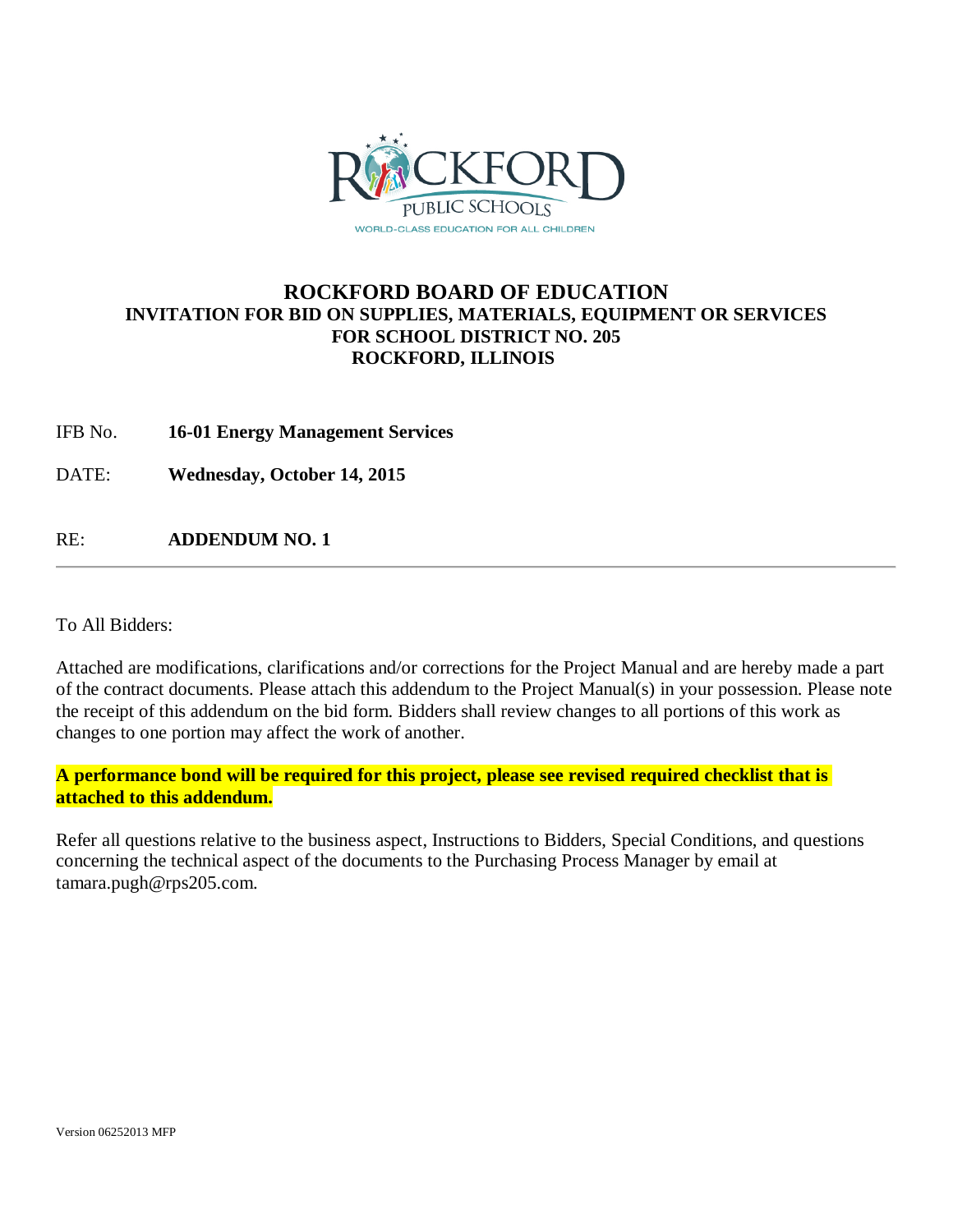### **ADDENDUM ONE**

**DATE: October 14, 2015**

### **RE: IFB No. 16-01 Energy Management Services**

### **Pre-Bid Meeting minutes**

Bid Opening 10:30 AM

Read Opening Statement

**Question 1:** How do we price for the 1<sup>st</sup> year since the beginning of the year has already passed.

**Response 1:** Please use the following revised formula for Year 1 **only.** This formula accounts for the days already passed from July 1, 2015 through October 31, 2015. Please see revised Lump Sum Pricing Sheet that includes Year 1 and Year 2 annual pricing.

Hourly Rate (from unit pricing) x  $1,008$  Hrs. = Year 1 Annual.

**Question 2:** Is the Scope of Work introductory paragraph in reference to HVAC controls or HVAC mechanical equipment and controls?

**Response 2:** The Scope of Work is in reference to HVAC controls unless otherwise noted.

**Question 3:** Is the testing and balancing, referenced in Scope of Work - #3, to be done by a NEBB certified technician?

**Response 3:** Yes, testing is to be completed by a National Environmental Balancing Bureau Certified technician.

**Change:** Scope of Work - #3, please remove letters:

"R. Connect Cable Pro (PC) to controller, upload database." ('R' no longer applies to District equipment)

- "Y. Complete any required maintenance checklist, report observations to appropriate customer reprehensive."
- "S. Check communication status of all points."
- "U. Check for any overrides."
- "X. Clean area around equipment."
- "V. Check for alarms."

(These are duplicates of previous letters.)

**Change:** Scope of Work - #3, revise GG to read: Must be capable of remote monitoring. This does not require the system to be monitored 24/7, it simply requires the 24/7 remote monitoring associability.

**Change:** Scope of Work - #3, revise II to read: Save network configuration to external backup.

**Question 4:** Please clarify Scope of Work - #4.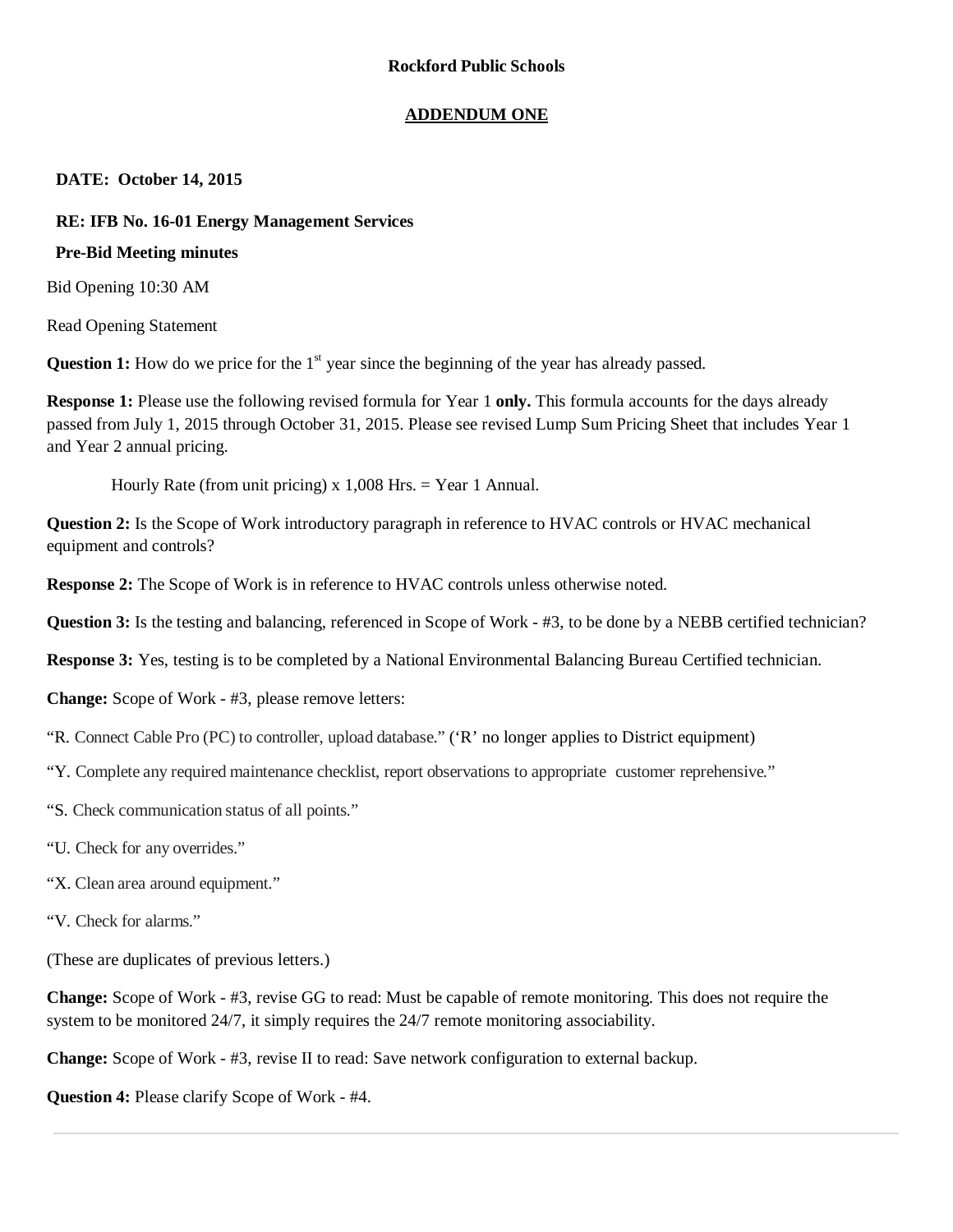**Response 4: Change:** Scope of Work - #4, revise to read: The successful bidder will provide all necessary services to maintain operations by upgrading software and hardware as determined necessary by the district. The building control systems will be continually evaluated for upgrade and quality improvement requirements. Panels, subpanels, controllers, network systems, software and hardware should be upgraded and adapted so that the District systems are a standardized LON and N-Light compliant system capable of centralized control and monitored from a web based network application.

A. Include field verification of existing conditions and systems in.

B. Evaluate existing Energy Management as required to troubleshoot HVAC, Lighting and Energy Management problems.

**Question 5:** As referenced in Scope of Work -  $#8 - P - A$ , should the successful bidder be attending Johnson Controls Training?

**Response 5:** No. **Change:** Scope of Work - #8 – P, remove A.

**Question 6:** As referenced in Requirements & Deliverables - #1, should the successful bidder have knowledge and experience writing software control strategies for BACnet, N2 Open, DSC, C500, Metasys when in all likelihood that equipment within the District will likely be replaced once is fails.

**Response 6:** Yes, until these systems are no longer in the District, the successful bidder should be able to interact with them as we require energy management services at all buildings and the successful bidder may have to interact with them. Please add Distech and Vykon to the list.

**Change:** Requirements & Deliverables - #2, revise to read: One (1) full-time on-site Energy Management Systems Technician capable of troubleshooting, servicing, replacing and installing new systems, and all related sensors, devices, wiring, controllers, software and hardware. Must be able to effectively and efficiently operate and monitor front-end systems and software applications.

**Change:** Requirements & Deliverables - #20, revise to read: Provide a uniform District-wide open source, Lon compliant temperature control system integrated into Tridium Niagara.

**Change:** Requirements & Deliverables - #21, revise to read: Develop existing lighting management controls system, Lon compliant, integrated into Tridium Niagara.

**Change:** Requirements & Deliverables - #23, revise to read: Improved comfort levels.

**Change:** Requirements & Deliverables - #31, add "c. COO"

**Change:** Bid Submittal Requirements - #7, Remove "B. Work on JCI Controls." Revise D to read, "D. Tridium Niagara AX Server Experience."

**Change:** Question - Do you have 8 years' experience with BACnet. DSC, ADX server, NCU, NAE, S2 Migration, N2 open etc. **to read** do you have 8 years' experience with BACnet. DSC, Tridium Niagara, NCU, NAE, S2 Migration, N2 open etc.

**Question 7:** Please clarify what costs should be accounted for on the unit pricing sheet.

**Response 7:** The hourly rate shall include full compensation for labor, tools, equipment, travel time and any other cost including overhead and profit to the Contractor/s. The hourly rate shall not include material.

**Change:** Attachment 2, West View and Whitehead have changed from Local controls to Vykon Jace.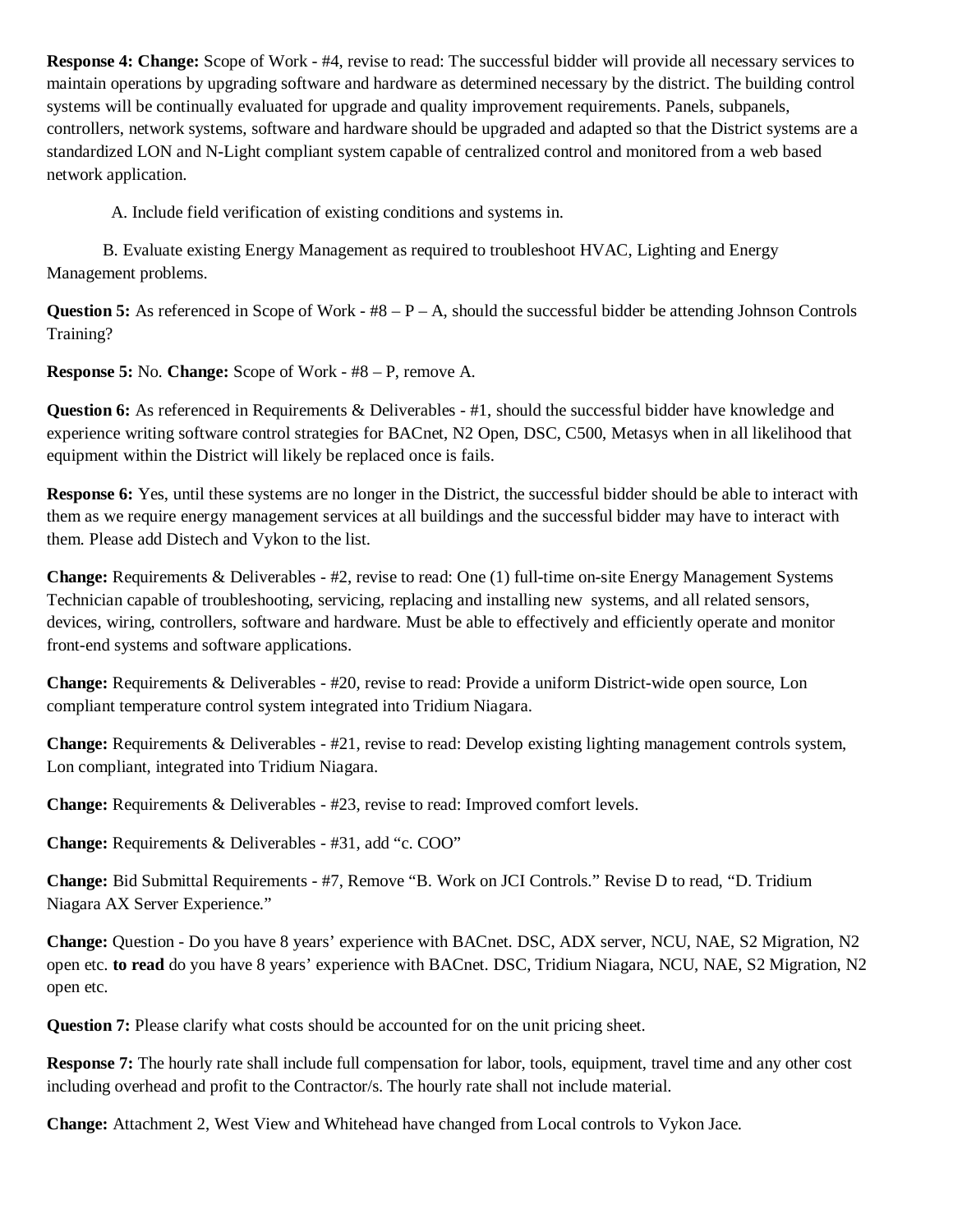### **Performance Bond**

The successful Offeror shall, at the time of entering into a contract, furnish a performance bond in the amount equal to one-year contract cost. This will be done annually. This bond is security for the faithful performance of the contract and for the payment of all persons performing labor and furnishing materials and equipment in connection therewith. This bond shall be provided by a company currently authorized to transact business in the State of Illinois. No offshore bonding companies will be accepted.

Completed Reading Bid 16-01

Pre Bid Closed @ 11:41 PM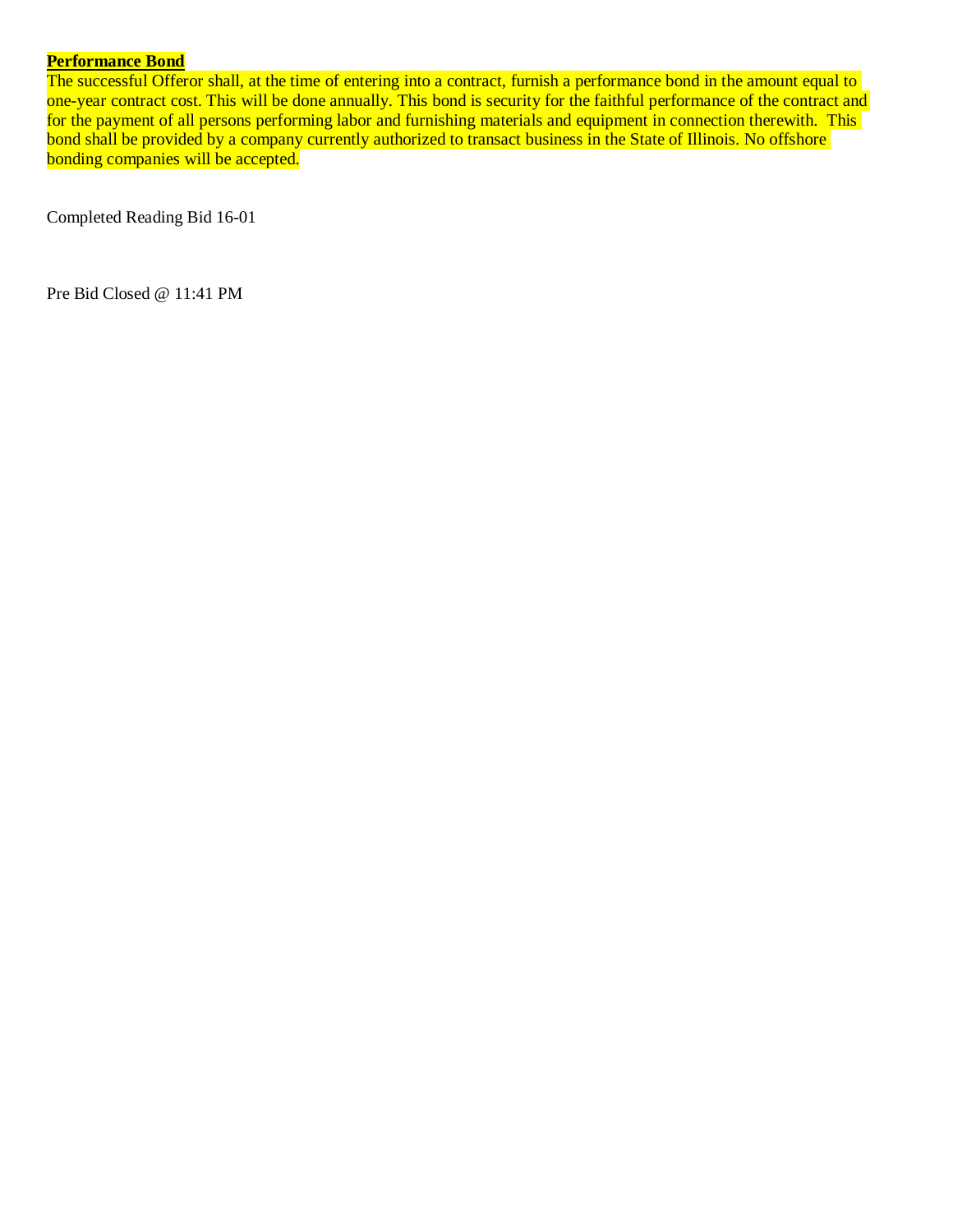### **Attachment 2 Supervisory Controls**

| <b>Buildings</b>      | <b>Quantity of</b>                           |                |              |     |            |                |              |              |
|-----------------------|----------------------------------------------|----------------|--------------|-----|------------|----------------|--------------|--------------|
|                       | <b>Supervisory Controls</b>                  | JACE           | NAE          | NCE | <b>NCM</b> | DSC            | <b>IBEX</b>  | <b>256M</b>  |
| <b>Administration</b> | Vykon JACE - Andover 256M                    | $\overline{4}$ |              |     |            |                |              | $\mathbf{1}$ |
| <b>Auburn</b>         | Vykon JACE - TAC JACE - Johnson Controls DSC | $\overline{3}$ |              |     |            | $\mathbf{1}$   |              |              |
| <b>Barbour</b>        | Vykon JACE - Alerton IBEX                    | $\mathbf{1}$   |              |     |            |                | $\mathbf{1}$ |              |
| <b>Beyer</b>          | Vykon JACE                                   | 1              |              |     |            |                |              |              |
| <b>Bloom</b>          | Vykon JACE                                   | $\mathbf{1}$   |              |     |            |                |              |              |
| <b>Brookview</b>      | Vykon JACE                                   | $\mathbf{1}$   |              |     |            |                |              |              |
| <b>Carlson</b>        | Johnson Controls FX JACE                     | $\mathbf{1}$   |              |     |            |                |              |              |
| <b>Cherry Valley</b>  | Local                                        |                |              |     |            |                |              |              |
| <b>Conklin</b>        | <b>Distech JACE</b>                          | $\mathbf{1}$   |              |     |            |                |              |              |
| <b>Dennis</b>         | Johnson Controls DSC                         |                |              |     |            | $\mathbf{1}$   |              |              |
| <b>East</b>           | Distech JACE - Johnson Controls NAE          | $\mathbf{1}$   | $\mathbf{1}$ |     |            |                |              |              |
| <b>Eisenhower</b>     | Johnson Controls NAE                         |                | 1            |     |            |                |              |              |
| <b>Ellis</b>          | Vykon JACE - Alerton IBEX                    | $\mathbf{1}$   |              |     |            |                | $\mathbf{1}$ |              |
| <b>Fairview</b>       | Vykon JACE                                   | $\mathbf{1}$   |              |     |            |                |              |              |
| <b>Flinn</b>          | <b>Distech JACE</b>                          | $\mathbf{1}$   |              |     |            |                |              |              |
| <b>Froberg</b>        | Distech JACE                                 | $\mathbf{1}$   |              |     |            |                |              |              |
| <b>Gregory</b>        | Vykon JACE                                   | $\mathbf{1}$   |              |     |            |                |              |              |
| <b>Guilford</b>       | Vykon JACEs - Johnson Controls DSCs          | $\mathbf{3}$   |              |     |            | $\overline{2}$ |              |              |
| <b>Haskell</b>        | <b>Johnson Controls NAE</b>                  |                | $\mathbf{1}$ |     |            |                |              |              |
| <b>Hillman</b>        | Vykon JACE                                   | $1\,$          |              |     |            |                |              |              |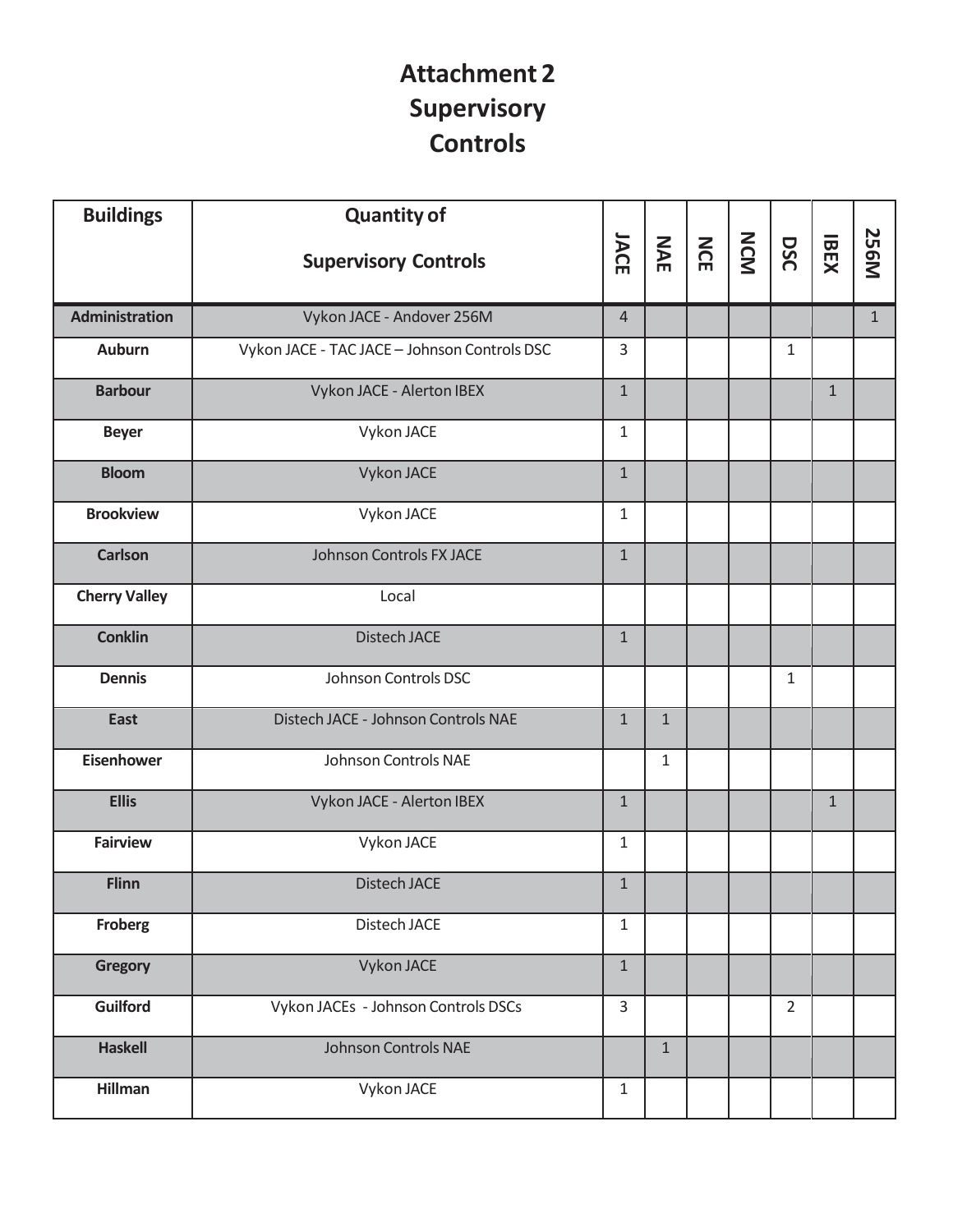| <b>Jefferson</b>      | Vykon JACE - Johnson Controls NAE - Johnson<br><b>Controls DSCs</b> | $\mathbf{1}$   | $\mathbf{1}$ |              | 5              |  |
|-----------------------|---------------------------------------------------------------------|----------------|--------------|--------------|----------------|--|
| Johnson               | Distech JACE                                                        | $\mathbf{1}$   |              |              |                |  |
| <b>Kennedy</b>        | Vykon JACE - Johnson Controls NAE - Johnson<br>Controls DSC         | $\mathbf{1}$   | $\mathbf{1}$ |              | $\overline{3}$ |  |
| <b>King</b>           | Vykon JACE                                                          | $\mathbf{1}$   |              |              |                |  |
| <b>Kishwaukee</b>     | <b>Johnson Controls NAE</b>                                         |                | $\mathbf{1}$ |              |                |  |
| Lathrop               | Distech JACE                                                        | $\mathbf{1}$   |              |              |                |  |
| <b>Lewis Lemon</b>    | Vykon JACE                                                          | $\mathbf{1}$   |              |              |                |  |
| Lincoln               | Vykon JACE                                                          | $\mathbf{1}$   |              |              |                |  |
| <b>Marsh</b>          | Vykon JACE - Johnson Controls NAE                                   | $\mathbf{1}$   | $\mathbf{1}$ |              |                |  |
| <b>Marshall</b>       | Vykon JACE                                                          | $\mathbf{1}$   |              |              |                |  |
| <b>McIntosh</b>       | <b>Distech JACE</b>                                                 | $\mathbf{1}$   |              |              |                |  |
| <b>Montessori</b>     | Vykon JACE - Johnson Controls NCE                                   | $\mathbf{1}$   |              | 1            |                |  |
| <b>Muhl Center</b>    | <b>Johnson Controls NAE</b>                                         |                | $\mathbf{1}$ |              |                |  |
| <b>Nashold</b>        | Johnson Controls NAE                                                |                | $\mathbf{1}$ |              |                |  |
| <b>Nelson</b>         | <b>Johnson Controls NAE</b>                                         |                | $\mathbf{1}$ |              |                |  |
| <b>New Milford</b>    | Vykon JACE                                                          | $\mathbf{1}$   |              |              |                |  |
| <b>Page Park</b>      | Vykon JACE - Johnson Controls NCE                                   | $\mathbf{1}$   |              | $\mathbf{1}$ |                |  |
| <b>RESA</b>           | Vykon JACEs                                                         | $\overline{2}$ |              |              |                |  |
| <b>Riverdahl</b>      | Johnson Controls FX JACE                                            | $\mathbf{1}$   |              |              |                |  |
| <b>Rolling Green</b>  | Vykon JACE                                                          | $\mathbf{1}$   |              |              |                |  |
| <b>Roosevelt</b>      | <b>Johnson Controls NAE</b>                                         |                | $\mathbf{1}$ |              |                |  |
| <b>Spring Creek</b>   | Distech JACE                                                        | $\mathbf{1}$   |              |              |                |  |
| <b>Summerdale</b>     | <b>Johnson Controls NAE</b>                                         |                | $\mathbf{1}$ |              |                |  |
| Thompson              | Vykon JACE                                                          | $\mathbf{1}$   |              |              |                |  |
| <b>Transportation</b> | Distech JACE - Johnson Controls NAE                                 | $\mathbf{1}$   | $\mathbf{1}$ |              |                |  |
| Walker                | Vykon JACE                                                          | $\mathbf{1}$   |              |              |                |  |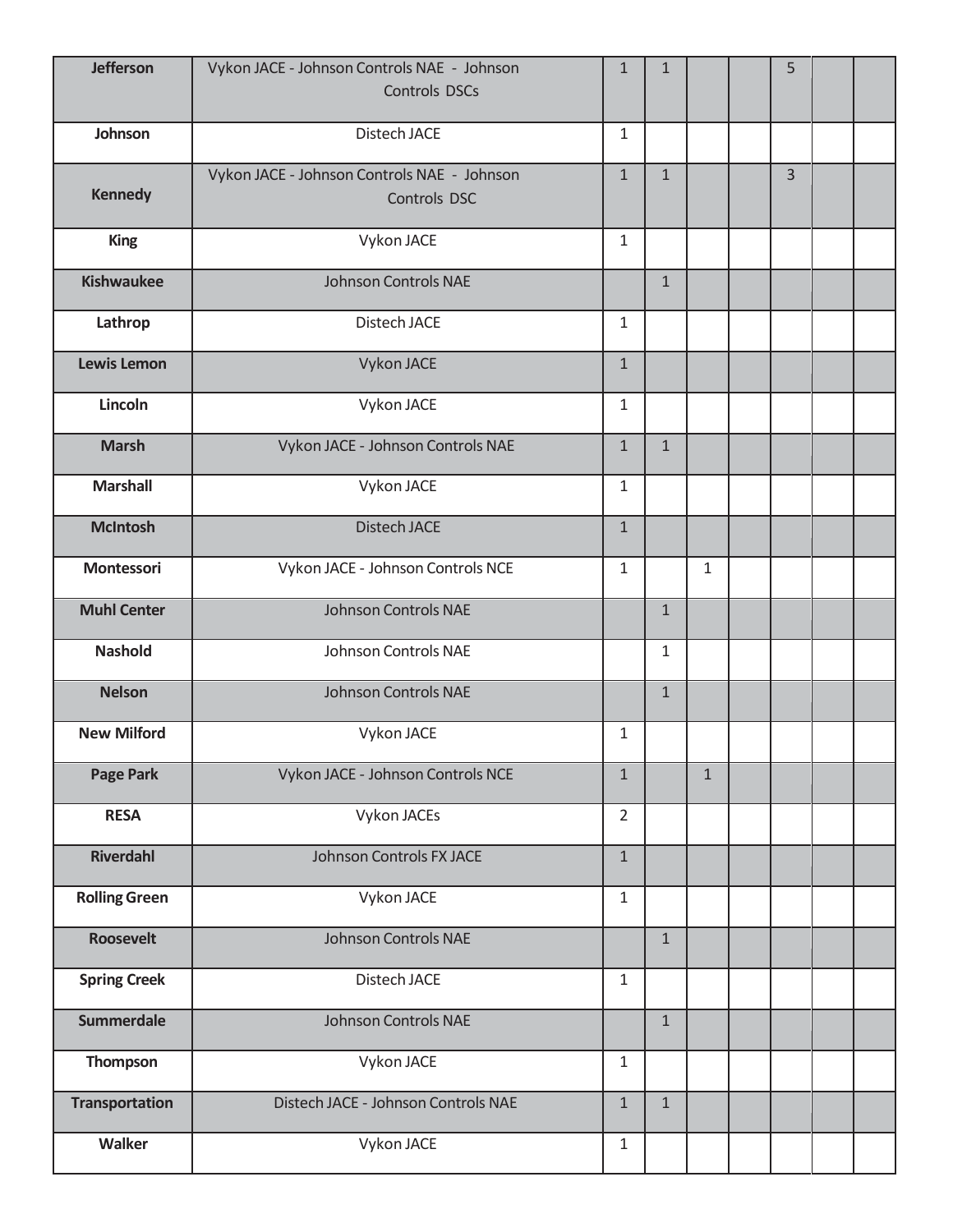| Washington        | Vykon JACE                        | ш                       |              |                |              |    |   |  |
|-------------------|-----------------------------------|-------------------------|--------------|----------------|--------------|----|---|--|
| Welsh             | Johnson Controls NAE              |                         | 1            |                |              |    |   |  |
| West              | Vykon JACE - Johnson Controls NCM | $\mathbf{1}$            |              |                | 1            |    |   |  |
| <b>West View</b>  | Vykon JACE                        | $\vert 1 \vert$         |              |                |              |    |   |  |
| <b>White Swan</b> | <b>Johnson Controls NAE</b>       |                         | $\mathbf{1}$ |                |              |    |   |  |
| <b>Whitehead</b>  | Vykon JACE                        | $\overline{\mathbf{1}}$ |              |                |              |    |   |  |
|                   | <b>TOTALS</b>                     | 48                      | 15           | $\overline{2}$ | $\mathbf{1}$ | 12 | ำ |  |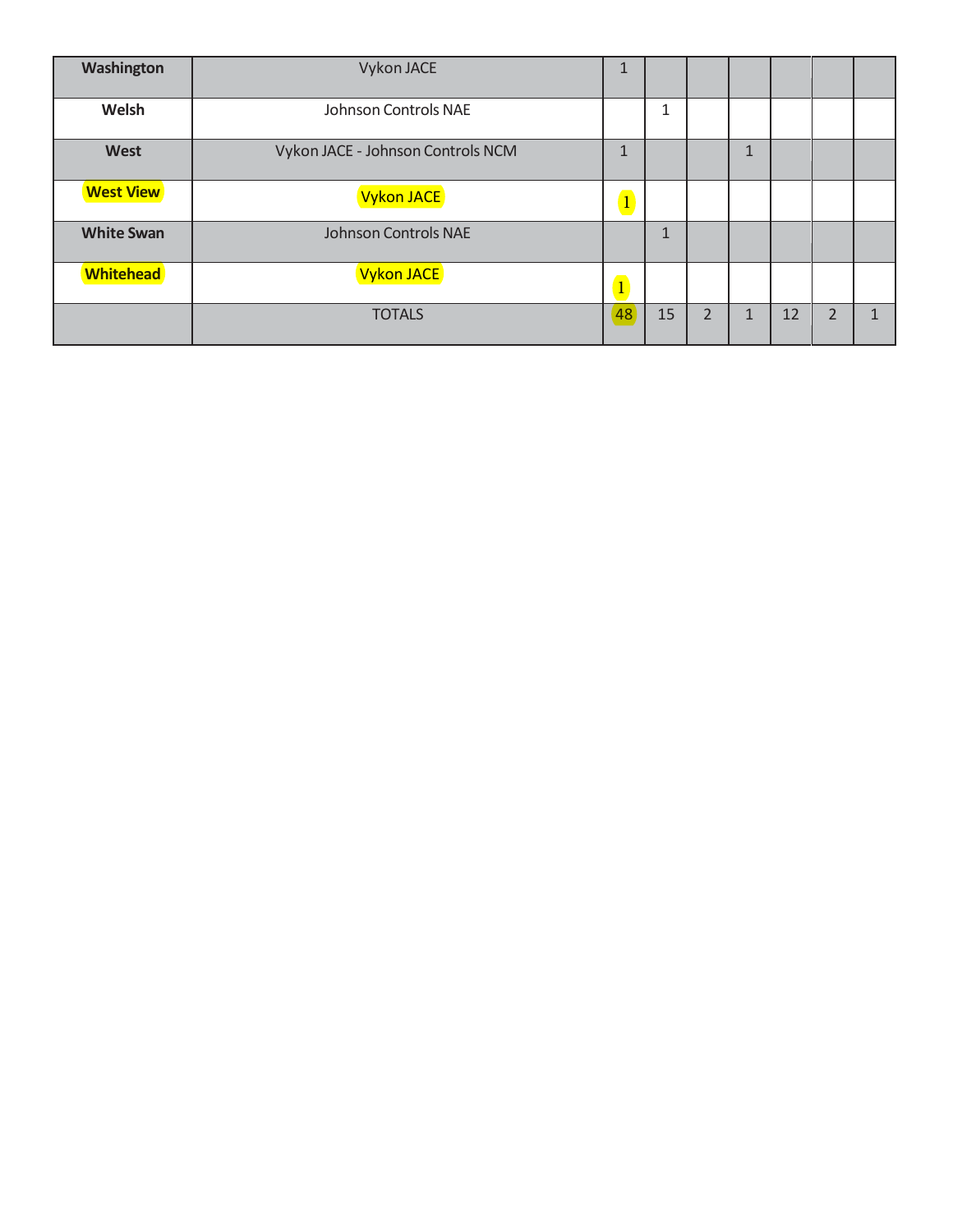### **2. Technical Services**

- A. Building Automation System (BAS) Mechanical (See Attachments)
- B. Data light and HVAC controller programing

### **3. Energy Management System Composition & Administration**

The successful bidder will provide planning, layout, composition, specifications, cost analysis, installation, testing and balancing for: improvements, upgrades, energy efficient programming, new installations of the energy management system in the District buildings as well as grant and rebate programs. Approvals for changes, installs, upgrades need to be pre-approved by the Facilities Maintenance Manager and Director of Facilities.

- A. Program manual points into the software
- B. Provide a comprehensive scope of services for Schematic Creation, Systems Administration & Composition, Installation (HVAC & Lighting controls), Testing and Program Verification.
- C. Prepare all documents using CAD and in an electronic exchange format acceptable to Rockford Public School District.
- D. Write control strategies to improve operations and efficiencies.
- E. Complete layouts, drawings, specifications for any work performed in accordance with, at a minimum:
	- a. Current Rockford Public School District Energy Management System/ASHRE Standards/Low & High Voltage electrical layout standards.
	- b. All applicable Regional Office, State, City, building, life safety, energy codes.
- F. Layout new control sequences for new installations, upgrades, changes.
- G. Draw graphics to improve interface and monitoring functions.
- H. Document software, hardware networks, control strategies, programs
- I. Update and download new software versions
- J. Check with appropriate customer respective for operational deficiencies.
- K. Check communication status of all points
- L. Check for any overrides.
- M. Check for alarms.
- N. Clean area around equipment
- O. Complete any required maintenance checklist, report observations to appropriate customer representative.
- P. Complete Work Requests through district Work Order system.
- Q. Check with appropriate customer representative for operational deficiencies.
- R. Check software offset for AO Points.
- S. Tighten electrical connections.
- T. Check available hard disk space and record.
- V. Delete unnecessary files.
- W. Archive files to diskette and clear from disk.
- X. Update HVAC files in their proper directories.
- Y. Save database.
- Z. Clean computer processing unit, monitor, keyboard, printers, mouse.
- AA. Update job information files on operator work station.
- BB. Must be capable of remote monitoring 24/7.
- CC. Maintain each schools day to day schedules
- DD. Save network configuration to External Backup.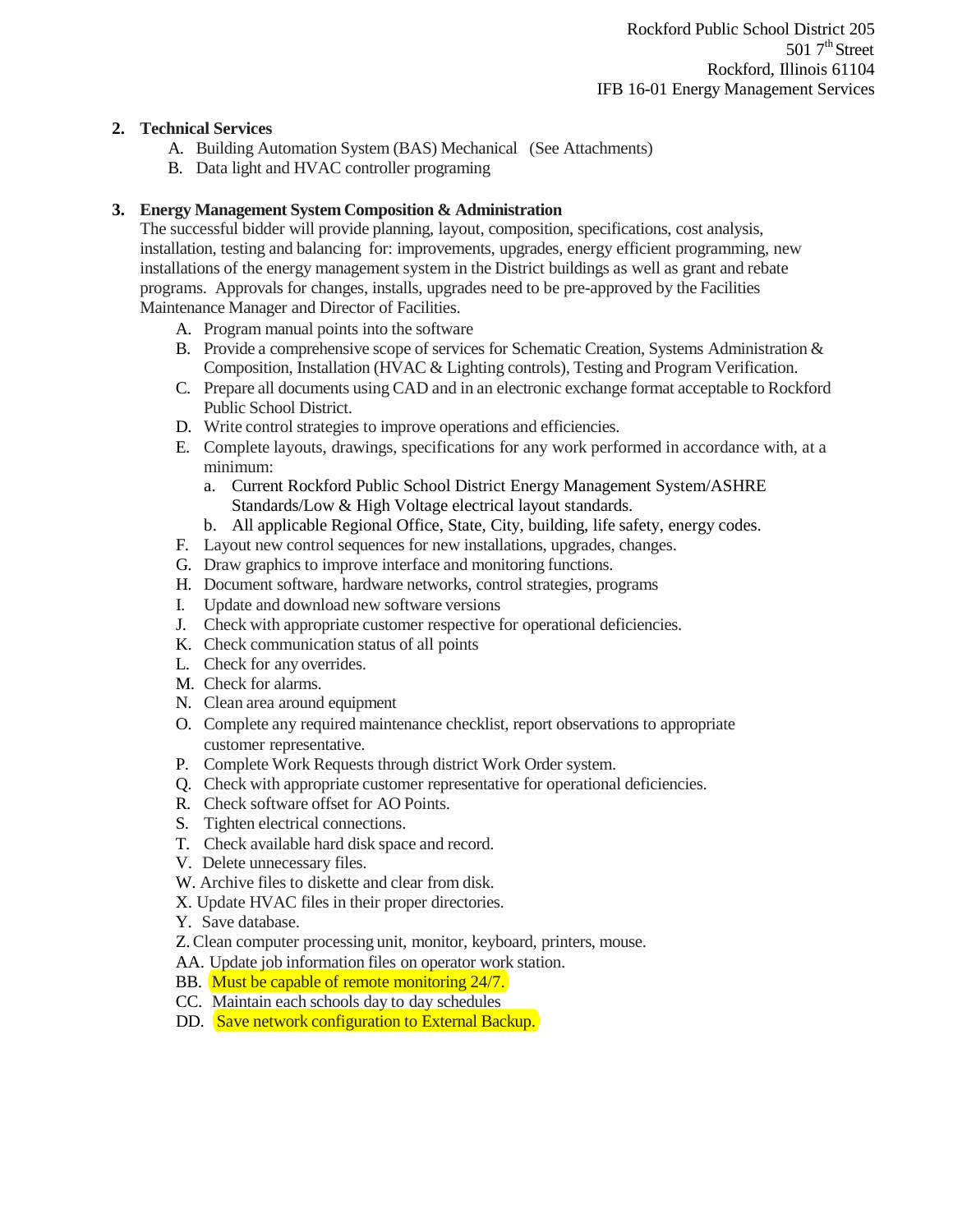- EE. Session read and save graphic program language.
- FF. Back up entire drive.
- GG. Provide weekly report of activities to COO, Facilities Maintenance Manager and Director of Facilities.

### **4. Replacement**

The successful bidder will provide all necessary services to maintain operations by upgrading software and hardware as determined necessary by the district. The building control systems will be continually evaluated for upgrade and quality improvement requirements. Panels, subpanels, controllers, network systems, software and hardware should be upgraded and adapted so that the District systems are a standardized LON and N-Light compliant system capable of centralized control and monitored from a web based network application.

A. Include field verification of existing conditions and systems in.

B. Evaluate existing Energy Management as required to troubleshoot HVAC, Lighting and Energy Management problems.

### **5. Preventative Maintenance**

The successful bidder will provide all necessary labor, supervision, and subcontracted services that will allow the successful bidder to perform regular, scheduled preventive and predictive maintenance tasks, utilizing equipment history, operating hours, and OEM requirements and procedures on a day to day basis. Minimum guidelines are provided in this document.

### **6. Service**

The successful bidder will provide comprehensive routine maintenance to protect against most mechanical failures. Any failures that are covered within the scope of this agreement must be repaired without delay. The covered equipment must be returned to operational duty as quickly as good repair maintenance dictates. If so directed, and/or if the equipment is of critical nature, around the clock service must be provided to return a failed piece of equipment to operating condition.

### **7. Programming**

The successful bidder will utilize software already owned by the district and software acquired from new construction contracts to alter programing of HVAC controllers, both before and after installation, to ensure they operate in a manner that aligns with district standards. Additionally, the successful bidder will be programing/installing gateway and bridge devices facilitating the implementation of new lighting energy management protocols which should ultimately be controlled via a web based application.

- A. Program HVAC & Lighting energy management controls
- B. Install HVAC & Lighting energy management controls
- C. Connect devices back to central web based remote monitoring program
- D. Check for any overrides
- E. Check for any alarms
- F. Clean area around equipment

### **8. Duties**

- A. Provides supervision, assigns work, and reviews performance of contracted staff.
- B. Supervises work performed by outside vendors.
- C. In conjunction with Rockford Public School District develops an annual operations budget for Energy Management Systems.
- D. Reviews equipment operations and makes recommendations for improvements and replacements.
- E. Monitors the Rockford Public School District energy consumption and makes recommendations for reduction.
- F. Reviews major HVAC & lighting construction projects and make recommendations for changes and improvements.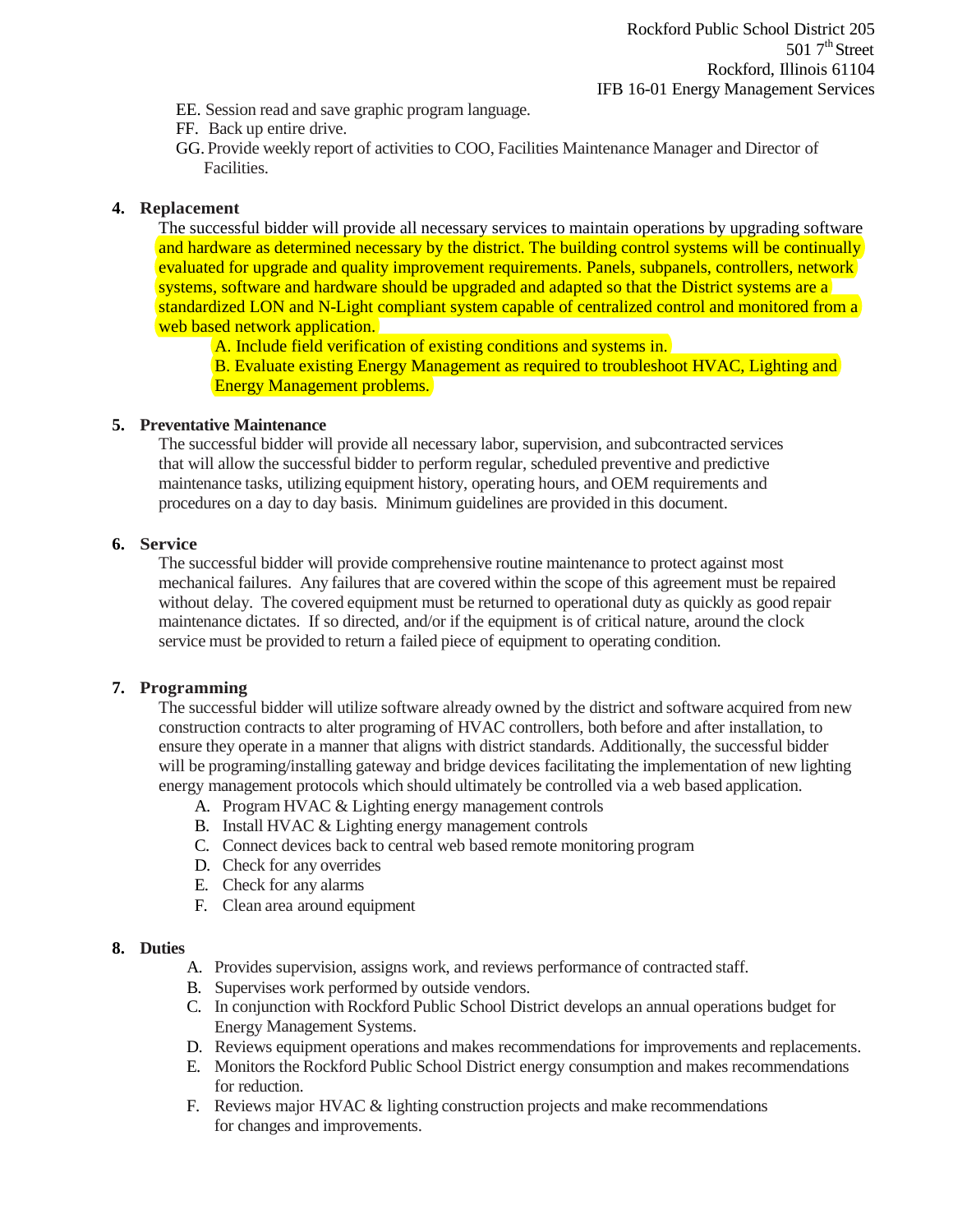- G. Coordinates with Facilities Management, RPS staff and contract management company as required to advise on the best equipment for the district as well as any troubleshooting issues.
- H. Enters work orders for Rockford Public School District HVAC/electrical staff to perform.
- I. Provides Maintenance Manager with necessary information to enter requisitions for necessary HVAC supplies.
- J. Reviews with Maintenance Manager the vendors of chemicals, supplies, filters mechanical parts and mechanical vendors.
- K. Works with outside vendors scheduling and supplying equipment for power emergencies and shut downs.
- L. Provides training in operations of web based control system.
- M. Keeps updated on industry trends, equipment, energy and maintenance of equipment.
- N. Annually provides a written report on department equipment and personnel.
- O. Available 24/7 for emergencies.
- P. Attends a minimum of five training sessions each year in the following categories:
	- a. Safety
	- b. Fire alarm and fire safety
	- c. HVAC Equipment
	- d. HVAC Trade Shows
	- e. In house training
	- f. Electrical systems and industry co-generation systems.
	- g. LEED/ Green Buildings
	- h. Data lighting

### **REQUIREMENTS & DELIVERABLES**

- **1.** One (1) full-time on-site Energy Management Systems Administrator capable of composing control strategies. Must have knowledge and experience writing software control strategies, BACnet, N2 Open, DSC, C500, Metasys, Distech, Vykon, etc. The successful bidder must be able to monitor front end systems, work with District IT staff on network administration, knowledge of TCP/IP, Lonworks, BACnet, routers, switches, etc.
- **2.** One (1) full-time on-site Energy Management Systems Technician capable of troubleshooting, servicing, replacing and installing new systems, and all related sensors, devices, wiring, controllers, software and hardware. Must be able to effectively and efficiently operate and monitor front-end systems and software applications.
- **3.** One (1) full-time on-site Systems Programing Technician capable of utilizing software to program HVAC & lighting controllers, bridges, gateways and associated devices as well as installing said control implements. The successful bidder must have experience loading programs into controllers and providing operational testing of programs. In the event the district requires the programing and installation of individual room controls (as opposed to the more broad intentions of this document) and the district is unable to furnish the required labor commitment to do so, the district reserves the right to have the successful bidder program and install such devices.
- **4.** Replacement parts: Vendor provides labor to trouble shoot and install at no charge. Provide parts to Rockford Public School District through District approved for best discount pricing.
- **5.** Necessary troubleshooting service calls required when equipment problems develop, at no charge.
- **6.** Work is to be performed Monday through Friday 6:00am 2:30pm (recommended)
- **7.** All work to be documented with Rockford Public School District's CMMS.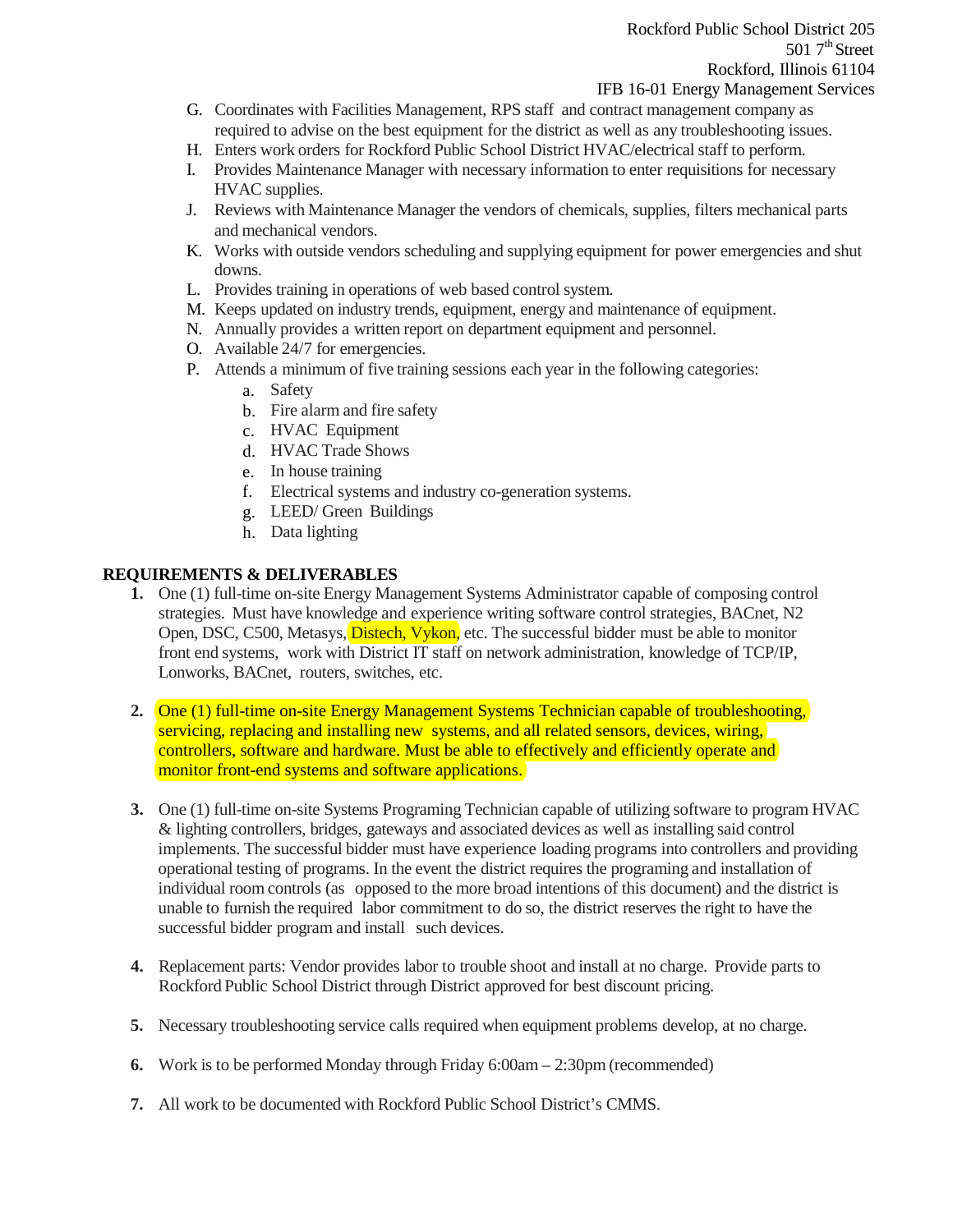- **19.** Reduced energy costs by system run-time modification as well as reducing operating and utilities costs.
- **20.** Provide a uniform District-wide open source, Lon compliant temperature control system Integrated into Tridium Niagara.
- **21.** Develop existing lighting management controls system, Lon compliant, integrated into Tridium Niagara.
- **22.** Consolidation of District building control system by means of networking through Tridium Niagara.
- **23.** Improved comfort levels.
- **24.** Improved flexibility, programming, operations, and monitoring.
- **25.** Improved decision-making by training Rockford Public School District Staff, Operators and Technicians.
- **26.** Coordinate with Facilities Management and other RPS staff as required to troubleshoot HAVC, Lighting and Energy Management problems as well as making recommendations for future construction.
- **27.** Depth of experience and proven track record.
- **28.** Hours of the work 40 hours per week. Preferred 6:00 AM till 2:30PM.
- **29.** A substitute should be provided for a full day to fill in for vacation, illness time off, and other.
- **30.** Rockford Public School District is closed for Fourteen Holidays. (New Year's Day, Martian Luther King Day, Good Friday, Columbus Day, Casmir Pulaski's Birthday, Presidents' Day, Veteran's Day, Memorial Day, 4th of July, Labor Day, Thanksgiving Day, Day after Thanksgiving, 1/2Christmas Eve, Christmas Day, 1/2New Year's Eve.)
- **31.** Reports to the following school district representatives:
	- a. Facilities Maintenance Manager
	- b. Director of Facilities
	- c. COO
- **32.** Annual reviews are performed in conjunction with Rockford Public School District and vendor.

### **Note: ROCKFORD PUBLIC SCHOOL DISTRICT Niagara system is a web based system. Access to system will be available remotely over the internet.**

### **ADDITIONAL SERVICES**

Adjustments to the scope described above may be necessary if additional project information and/or specifications related to any new construction projects may occur. No additional services will be provided without approval.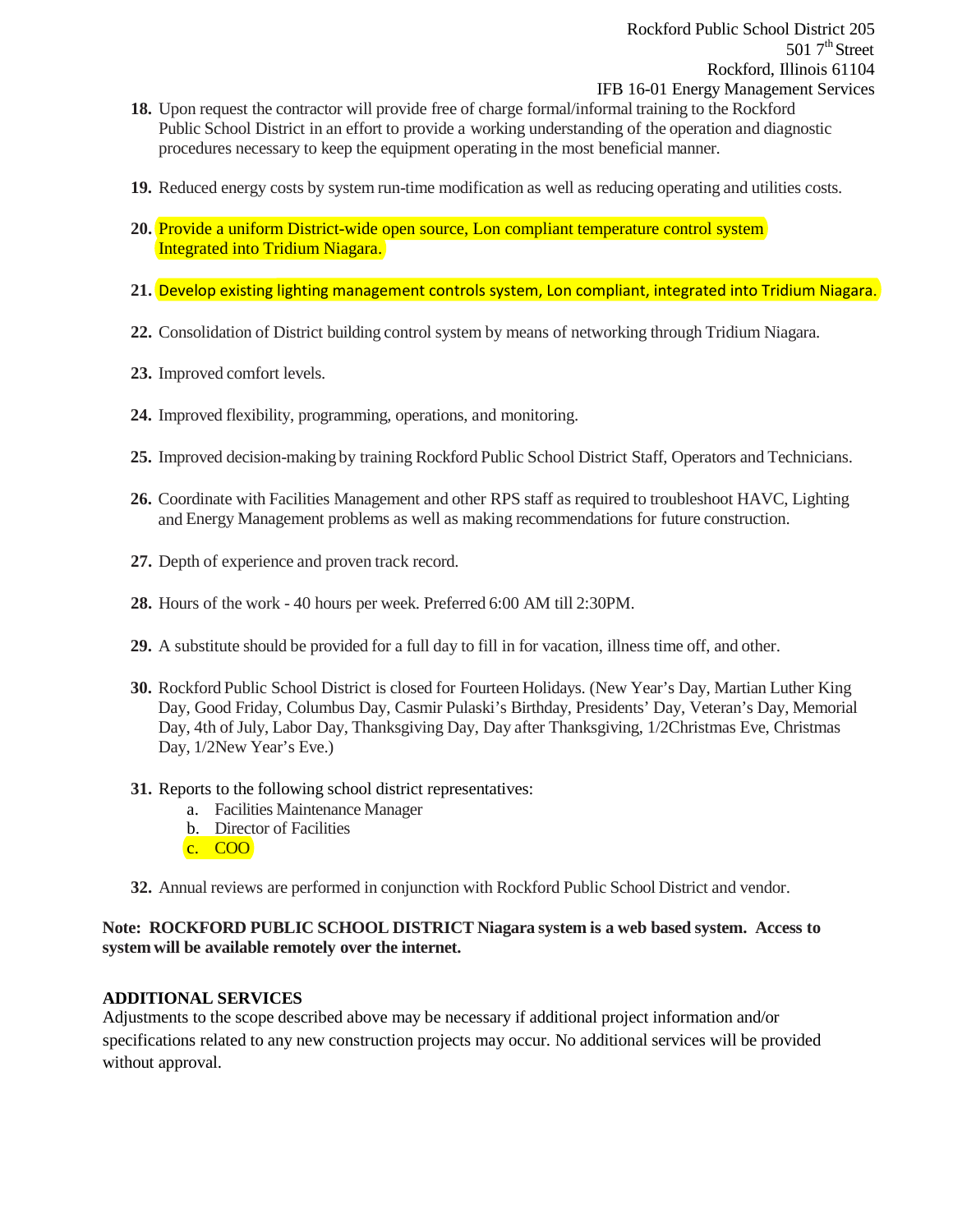- 6. How will the company handle 24/7 response? Explain the caliber of staff to meet all the needs.
- 7. Energy Management Systems Administrator & Technician What type of Training does you Administration/Technical staff have:
	- A. JCI Software?
	- B. Adding Points/Deleting Points?
	- C. Tridium Niagara AX Server Experience?
	- D. 24/7 Response?
	- E. Programing controllers for boilers, HVAC units and lighting implements.
- 8. What type of training does your technical staff have on:
	- A. Energy Management Systems
	- B. Chiller: Trane, York, and others
	- C. Boiler: Kewanee, and others
	- D. Lighting Management Systems: Acuity N-Light and others
	- E. Boiler & HVAC Controllers: Johnson, Alpha, Honeywell and others
- 9. Service Team Overview
	- A. Include resumes & detail Service Team that will be providing services to Rockford Public School District.
	- B. Provide name & resume of Dedicated Service Sales Representative who will oversee the continuity of the contract between Rockford Public School District and service provider.
	- C. Provide copy of the Refrigerant Management Plan/Program.
	- D. Provide copy of Corporate Safety Plan.
	- E. Confirm if software program allows "granting permission" for Rockford Public School District to have Internet access directly into the Service Software Program.
	- F. Submit examples of the Customer Value Reports that will be provided to Rockford Public School District on a quarterly and annual basis. Includes pm services, service calls, resolutions, etc.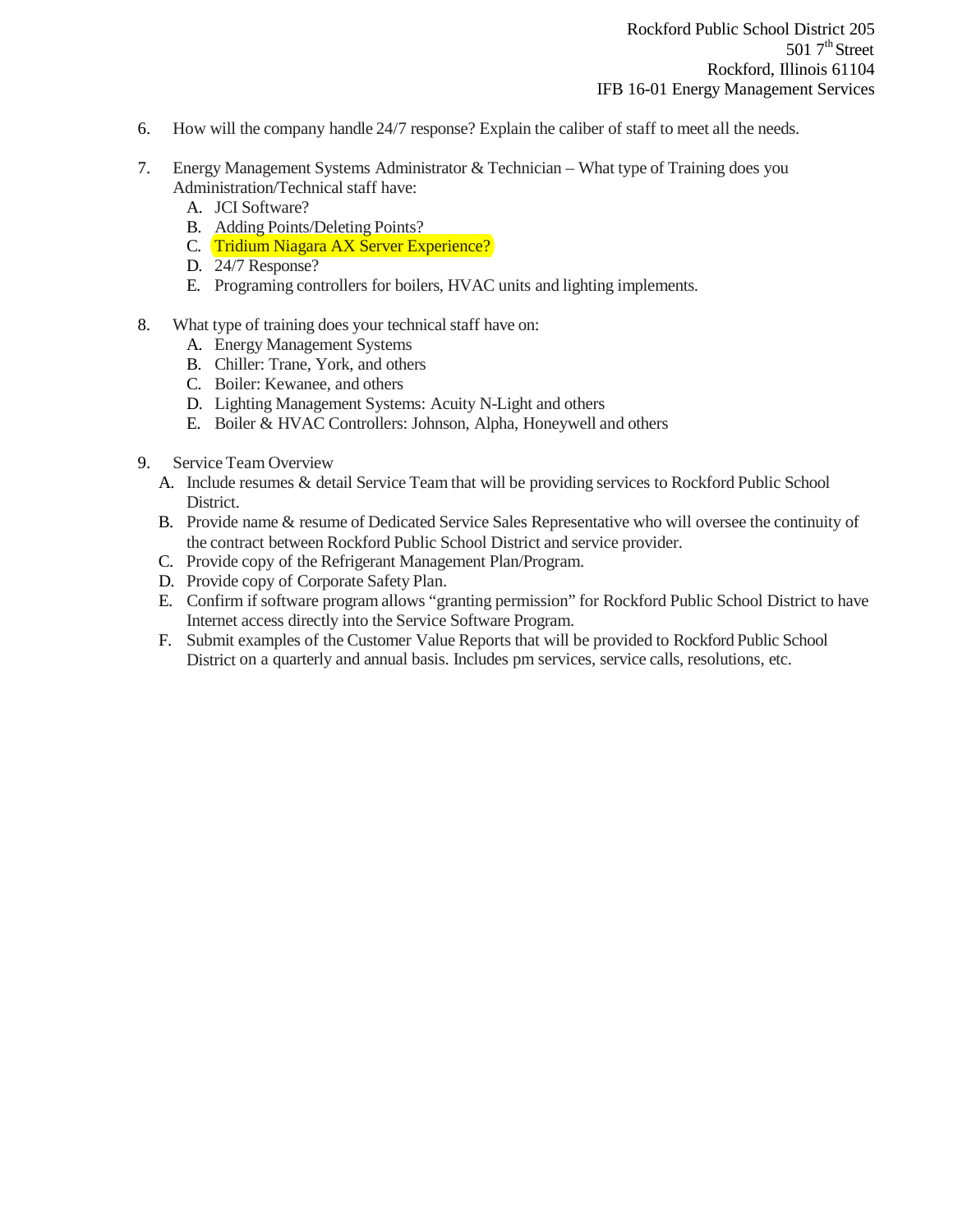### **COMPANY NAME:**

### **BID OFFER FORM IFB No. 16-01 Energy Management Services**

Offeror agrees to provide the following products for the Rockford Public School District. The prices submitted on the solicitation for the base contract year will remain firm through June 30, 2016. Bidders may request an annual price adjustment, in writing no less than 60 days prior to the renewal date. Price adjustments will be made in accordance with lesser of three percent or the percentage change in the U.S. Department of Labor Consumer Price Index (CPI-U) for All Urban Consumers, All Items.

### **PRICING**

Additional hours, either regular or overtime, must be approved in writing by the Facilities Maintenance Manager or the Director of Facilities. Hours may be added or reduced at the sole discretion of the Rockford Public School District. The District reserves the right to alter staffing levels after each year based on the needs of the District. The hourly rate shall include full compensation for labor, tools, equipment, travel time and any other cost including overhead and profit to the Contractor/s. The hourly rate shall not include material.

### **UNIT PRICING**

Instructions: In each block, insert the hourly rate for the designated position and type of time (standard or overtime). Note: Hourly rate will be used as both an addition and a deduction to the contract; the needs of the District will determine the usage.

| <b>E.M.S Technician</b><br><b>Hourly Rate</b> | <b>Overtime E.M.S</b><br><b>Technician</b> | <b>E.M.S Administrator</b><br><b>Hourly Rate</b> | <b>Overtime E.M.S</b><br><b>Adminstrator</b> | <b>Programming</b><br><b>Technician Hourly</b><br><b>Rate</b> | <b>Overtime</b><br><b>Programming</b><br><b>Technician</b> |
|-----------------------------------------------|--------------------------------------------|--------------------------------------------------|----------------------------------------------|---------------------------------------------------------------|------------------------------------------------------------|
| /hr.                                          | /hr.                                       | /hr.                                             | /hr.                                         | /hr.                                                          | /hr.                                                       |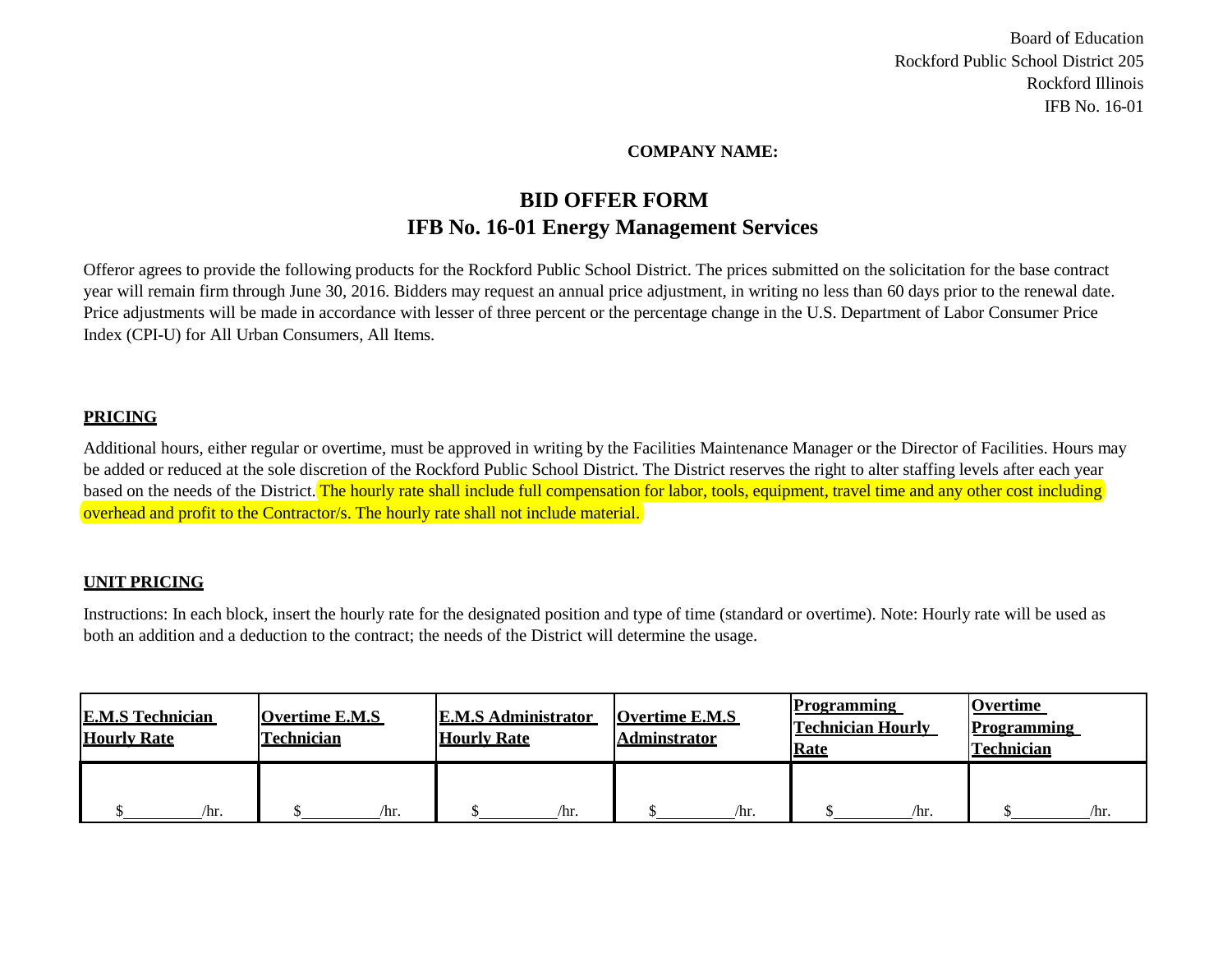### **COMPANY NAME:**

### **LUMP SUM PRICING**

Instructions: In each block, insert the rate for the designated position as calculated by the following equation for: Year 1: Hourly rate (from unit pricing) x 1,008 Hrs=Annual. Note: 1,008 Hrs is derived from the remaining days from FY16. (Nov. 1, 15 – June 30, 15) Year 2: Hourly rate (from unit pricing) x 1,968 Hrs=Annual. Note: 1,968 Hrs is derived from a District standard 246 working days.

| <b>E.M.S Technician Annual Rate</b> | <b>E.M.S Administrator Annual Rate</b> | <b>Programming Technician Annual Rate</b> |
|-------------------------------------|----------------------------------------|-------------------------------------------|
| $\sqrt{yr}$ . (Year 1)              | $/yr.$ (Year 1)                        | $/yr.$ (Year 1)                           |
| $/yr.$ (Year 2)                     | $/yr.$ (Year 2)                        | $\sqrt{yr}$ . (Year 2)                    |

Upcharge Percentage on Parts 1998

Do you have 24 Hour Service? Yes No

Do you have minimum 10 years experienced web based energy management control systems? Yes No

Do you have minimum 10 years experience managing a staff of HVA mechanics? Yes No

Do you have minimum 10 years experience in the operations of: chillers, boilers, and AHU Systems? Yes No

Do you have minimum 10 years HVAC construction management? Yes No

Do you have minimum 10 years experience in low voltage electrical? Yes No No No

Do you have 8 years experience with energy management software? Yes No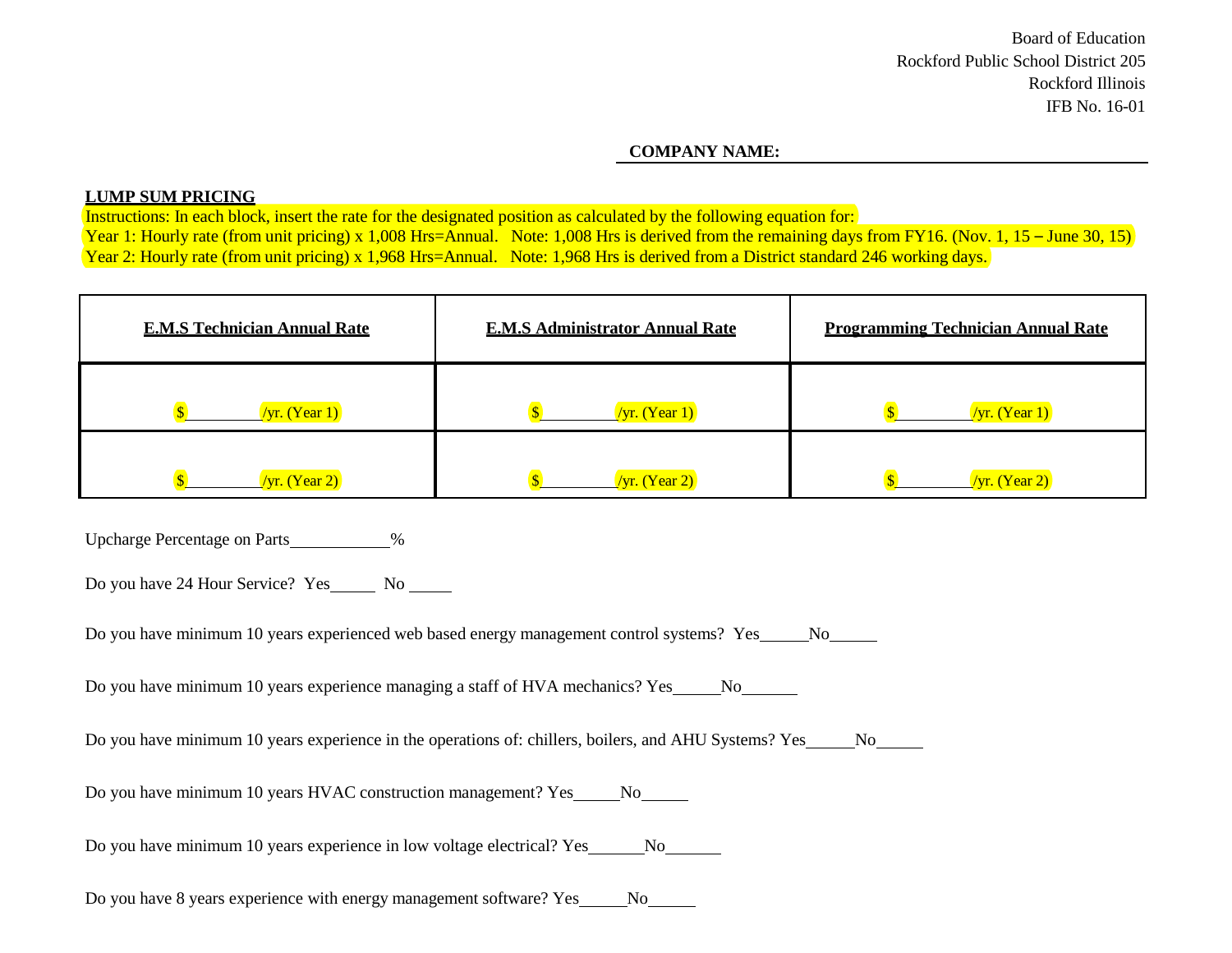### **COMPANY NAME:**

| Do you have 8 years network adminstration experience and knowledge? Yes No                                         |                       |
|--------------------------------------------------------------------------------------------------------------------|-----------------------|
| Do you have 8 years experience with BACnet. DSC, Tridium Niagara, NCU, NAE, S2 Migration, N2 open etc. Yes___No___ |                       |
| Do you have 5 years experience installing devides, loading controller programs? Yes ______ No______                |                       |
| Do you have 5 years experience with Johnson Controls, Alpha, Honey well controllers? Yes No                        |                       |
| Do you have 5 years experience with data lights (preferably N-Lights)? Yes ______ No_______                        |                       |
| Do you have 5 years experience with HVAC prgramming software (Johnson, Alpha, Honeywell, etc.)? Yes _____ No____   |                       |
| MSCA GreenStar Certificaion or equivalent? Yes _______ No_______                                                   |                       |
|                                                                                                                    |                       |
| <b>REFERENCES:</b>                                                                                                 |                       |
| Offeror to provide three references of similar type work that would qualify your firm for this project             |                       |
| <b>Company Name/Address/Phone Number</b>                                                                           | <b>Contact Person</b> |
| <b>Company Name/Address/Phone Number</b>                                                                           | <b>Contact Person</b> |
| <b>Company Name/Address/Phone Number</b>                                                                           | <b>Contact Person</b> |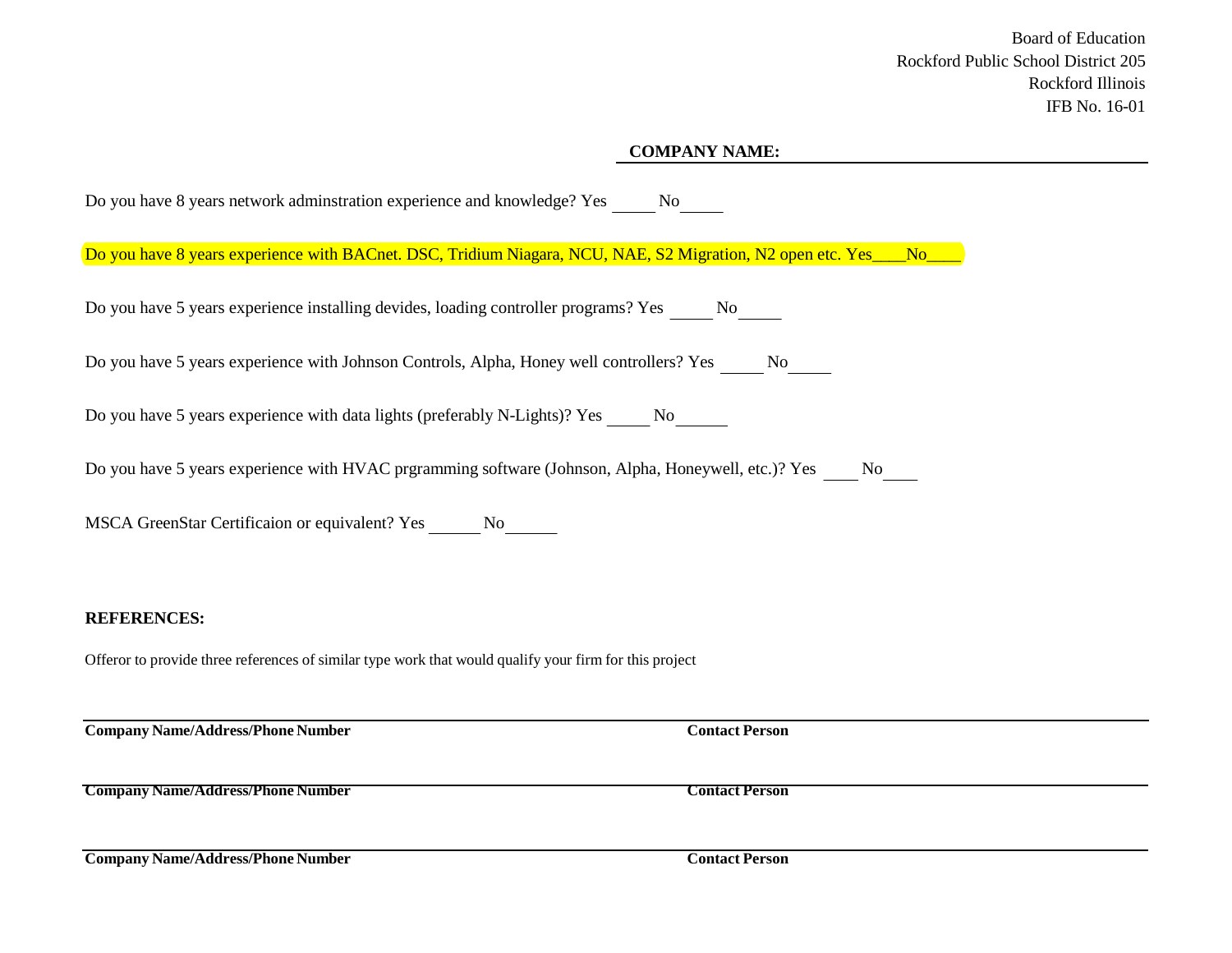### **ROCKFORD PUBLIC SCHOOLS REQUIRED BID FORMS CHECK LIST Bid/RFP/RFQ No.: 16-01 Energy Management Services**

**Listed below are the REQUIRED forms all bidders are REQUIRED to submit with sealed bids on or before the bid due date and time. Failure to submit ALL required forms may result in bidder being deemed non-responsive. Required Forms Yes Comments**  $\Box$ Bid Offer Form  $\Box$ Bid Rigging Certification Minority and Women Owned Business Concern  $\Box$ Representation Certificate Regarding Debarment, Suspension,  $\Box$ Ineligibility, and Voluntary Exclusion П Certificate Regarding Lobbying  $\Box$ OFAC Compliance Vendor Conflict of Interest Disclosure Form  $\Box$ Certified Cleared Employee List Complete, sign, and notarize the form. If you are uncertain of which employees will be working on the П project, note this information on the form that the employee information will be forth coming BEFORE you start on the project, if awarded the contract. Provide the history of the firm that includes years in business, size, number of specialized staff, knowledge of fire alarm and fire  $\Box$ suppression systems, and scope of services customarily provided to clients Overall organization chart graphically depicting the key staff and their duties and/or areas of  $\Box$ expertise including training and experience levels Resumes of service team and sales  $\Box$ representatives that will be providing services to the District  $\Box$ Provide copy of corporate safety plan  $\Box$ Provide Refrigerant Management Plan/Program Provide example of customer service value  $\Box$ report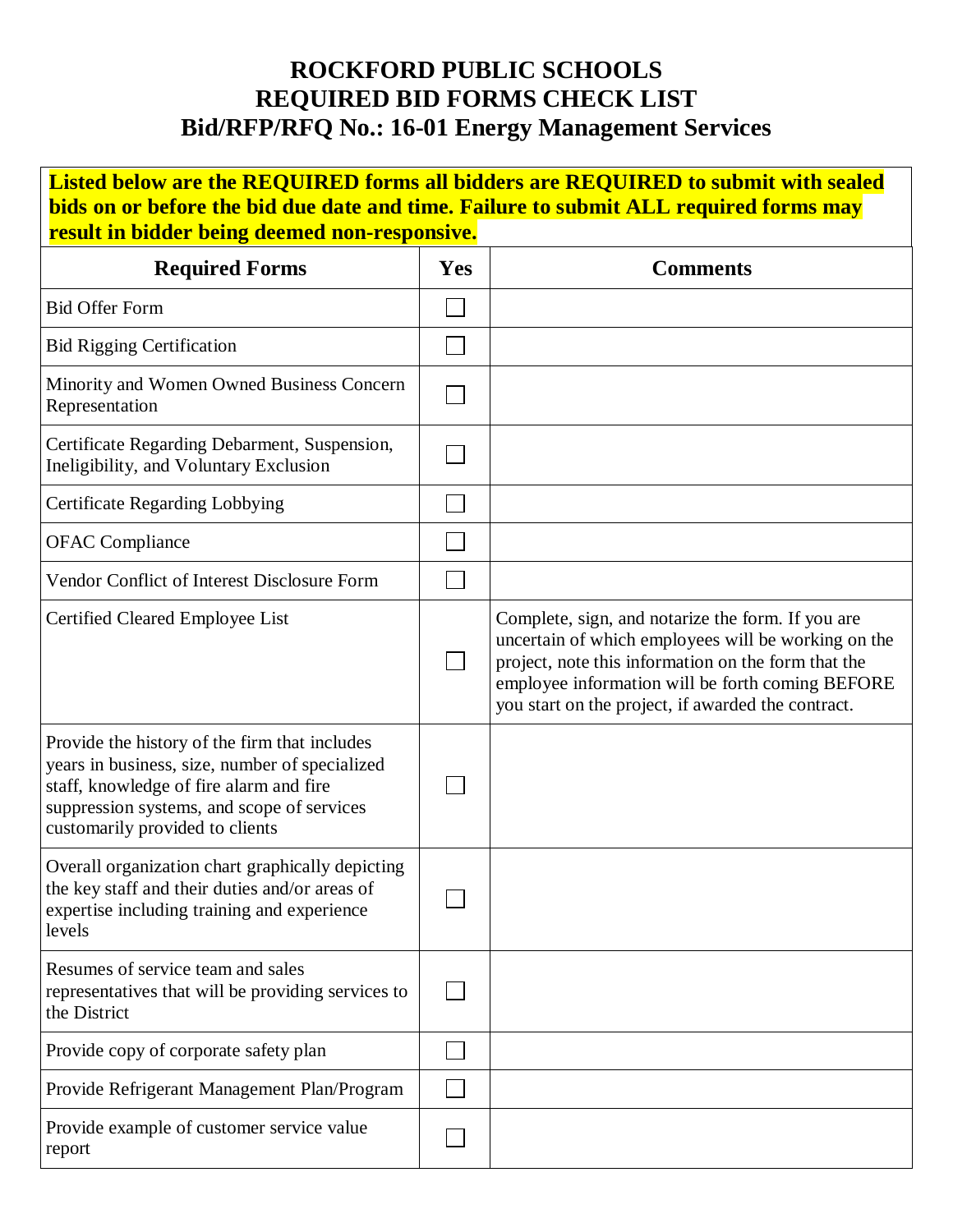| Form W-9 Department of the Treasury Internal<br>Revenue Service |                                                                                                                                                    |
|-----------------------------------------------------------------|----------------------------------------------------------------------------------------------------------------------------------------------------|
| Certificate of Liability Insurance                              | Document must be submitted prior to starting work, if<br>awarded the contract. Failure to submit forms below<br>may result in project start delay. |
| Performance Bond (100% of contract)                             |                                                                                                                                                    |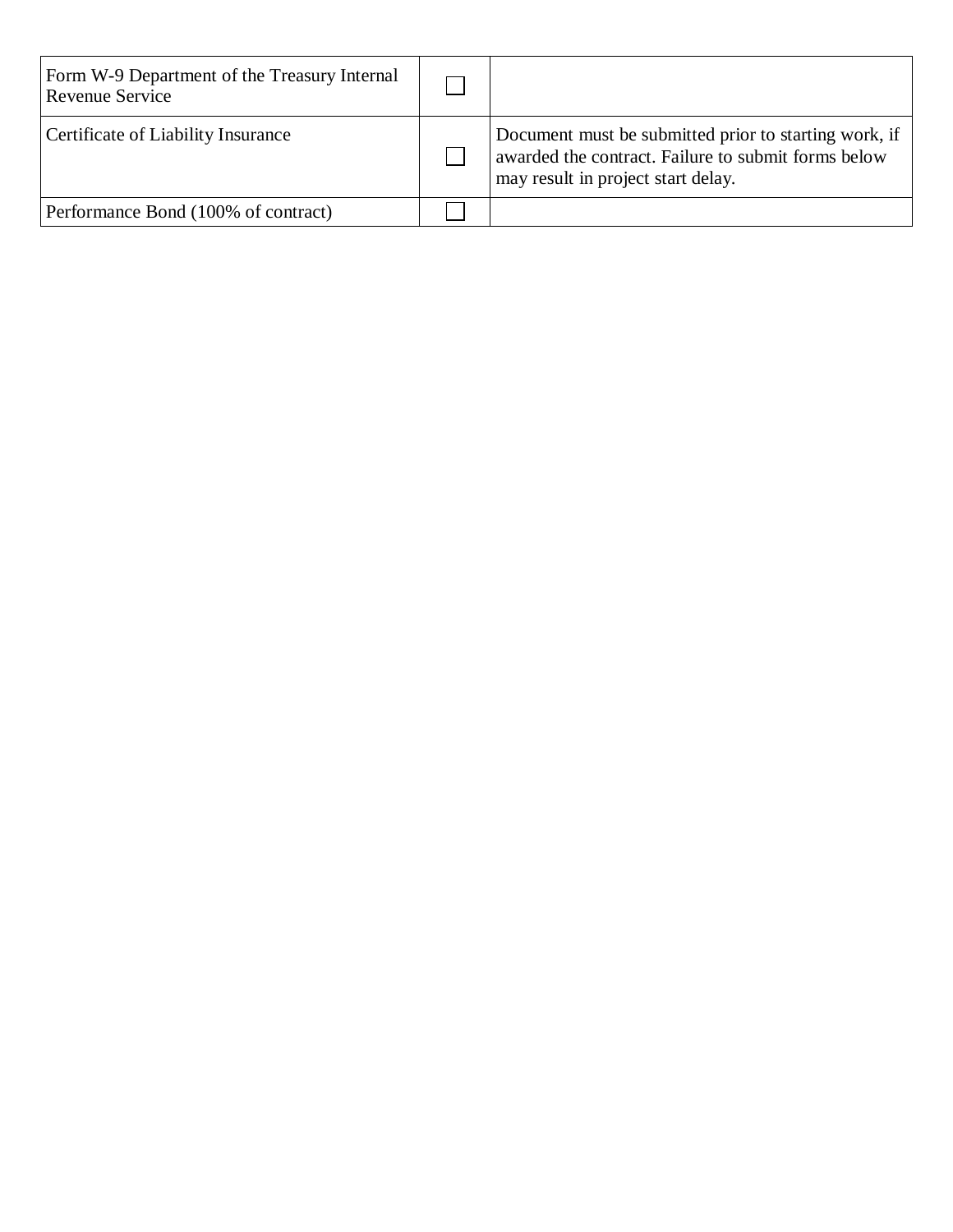### **COMPANY NAME:**

### **IFB No. 16-01 Energy Management Services BID OFFER FORM**

Offeror agrees to provide the following products for the Rockford Public School District. The prices submitted on the solicitation for the base contract year will remain firm through June 30, 2016. Bidders may request an annual price adjustment, in writing no less than 60 days prior to the renewal date. Price adjustments will be made in accordance with lesser of three percent or the percentage change in the U.S. Department of Labor Consumer Price Index (CPI-U) for All Urban Consumers, All Items.

### **PRICING**

Additional hours, either regular or overtime, must be approved in writing by the Facilities Maintenance Manager or the Director of Facilities. Hours may be added or reduced at the sole discretion of the Rockford Public School District. The District reserves the right to alter staffing levels after each year based on the needs of the District.

### **BASE BID: LUMP SUM PRICING**

Instructions: In each block, insert the rate for the designated position as calculated by the following equation: Year 1: Hourly rate (from unit pricing) x 1,008 Hrs = Annual. Note: 1,008 Hrs is derived from the remaining days from FY16. (Nov. 1, 2015 - June 30, 2016.) Year 2: Hourly rate (from unit pricing) x 1,968 Hrs. = Annual. Note: 1,968 Hrs. os derived from a District standard 246 working days.

| <b>E.M.S Technician Annual Rate</b> | <b>E.M.S Administrator Annual Rate</b> | <b>Programming Technician Annual Rate</b> |
|-------------------------------------|----------------------------------------|-------------------------------------------|
|                                     |                                        |                                           |
|                                     |                                        |                                           |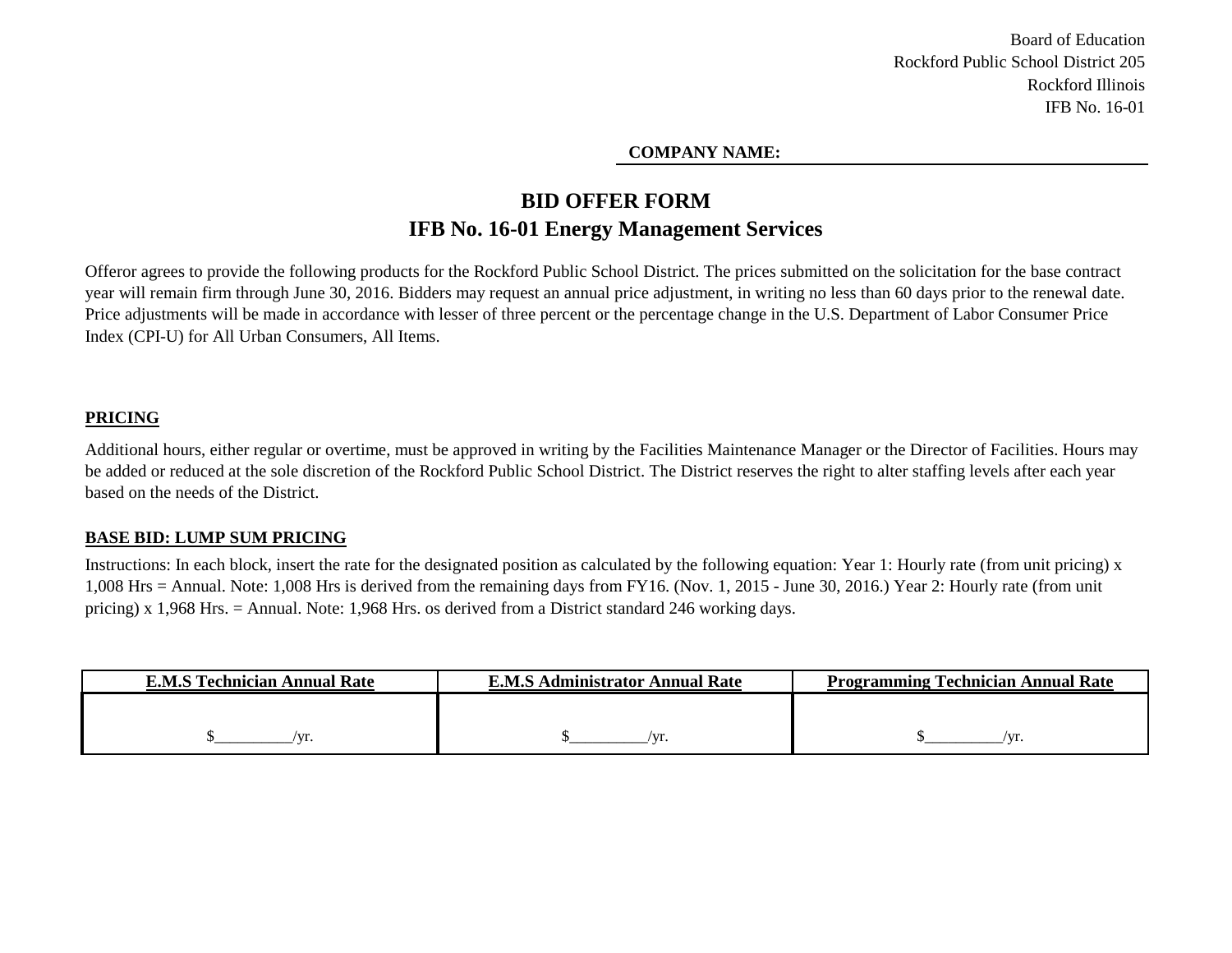### **COMPANY NAME:**

### **UNIT PRICING**

Instructions: In each block, insert the hourly rate for the designated position and type of time (standard or overtime).

| <b>E.M.S Technician</b><br><b>Hourly Rate</b> | <b>Overtime E.M.S</b><br>Technician | <b>E.M.S Administrator</b><br><b>Hourly Rate</b> | <b>Overtime E.M.S</b><br><b>Adminstrator</b> | <b>Programming</b><br><b>Technician Hourly</b><br>Rate | <b>Overtime</b><br><b>Programming</b><br>Technician |
|-----------------------------------------------|-------------------------------------|--------------------------------------------------|----------------------------------------------|--------------------------------------------------------|-----------------------------------------------------|
| $\ln$ .                                       | $\ln r$ .                           | $\ln$ .                                          | /hr.                                         | /hr.                                                   | /hr.                                                |

Upcharge Percentage on Parts \_\_\_\_\_\_\_\_\_\_\_%

Do you have 24 Hour Service? Yes\_\_\_\_\_ No \_\_\_\_\_

Do you have minimum 10 years experienced web based energy management control systems? Yes\_\_\_\_\_ No\_\_\_\_\_

Do you have minimum 10 years experience managing a staff of HVA mechanics? Yes\_\_\_\_\_ No\_\_\_\_\_\_

Do you have minimum 10 years experience in the operations of: chillers, boilers, and AHU Systems? Yes\_\_\_\_\_\_ No

Do you have minimum 10 years HVAC construction management? Yes\_\_\_\_\_ No\_\_\_\_\_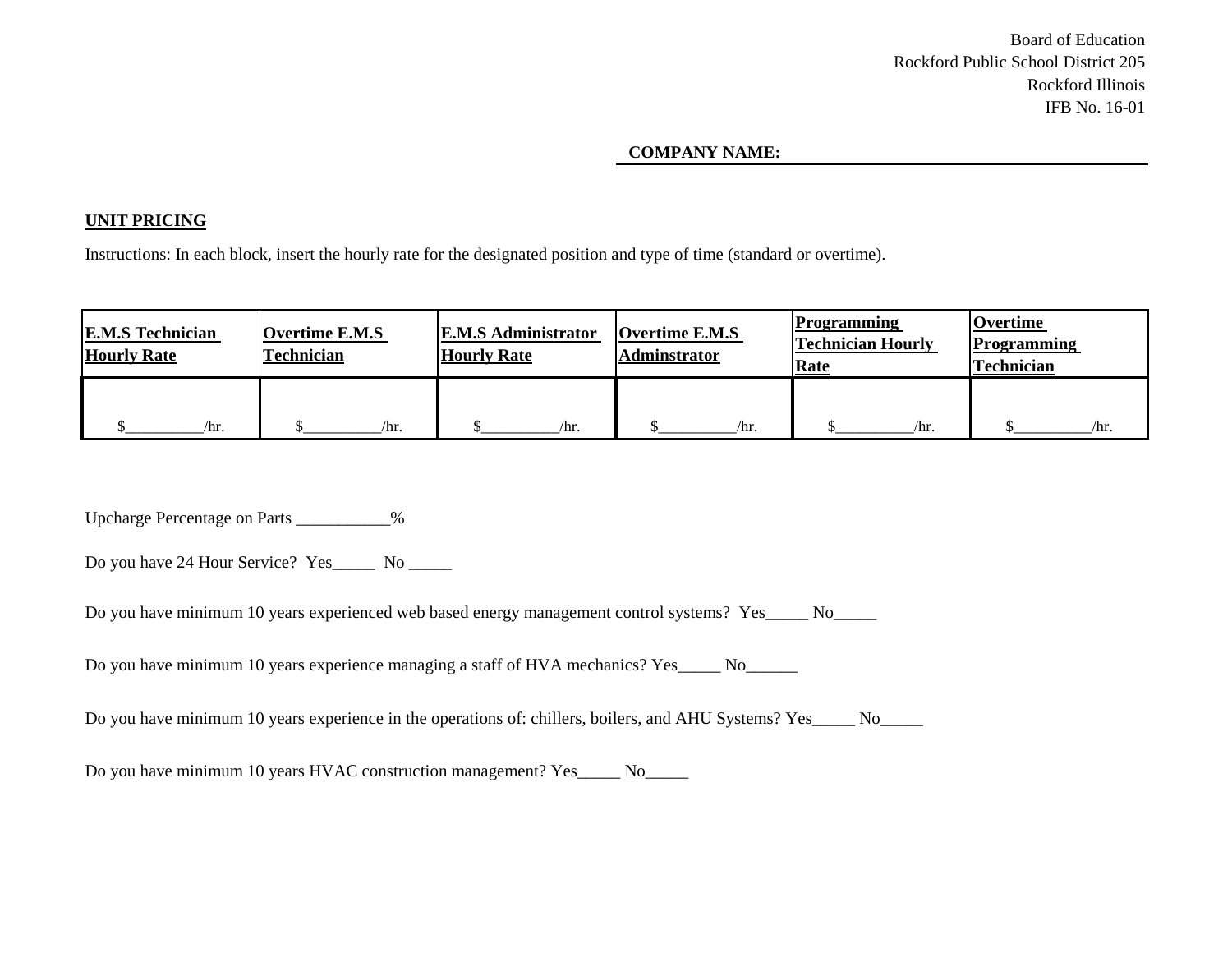### **COMPANY NAME:**

Do you have minimum 10 years experience in low voltage electrical? Yes\_\_\_\_\_\_\_ No\_\_\_\_\_\_\_

Do you have 8 years experience with energy management software? Yes\_\_\_\_\_ No\_\_\_\_\_

Do you have 8 years network adminstration experience and knowledge? Yes\_\_\_\_\_ No\_\_\_\_\_

Do you have 8 years experience with BACnet. DSC, Tridium Niagra, NCU, NAE, S2 Migration, N2 open etc. Yes\_\_\_\_ No\_\_\_\_

Do you have 5 years experience installing devides, loading controller programs? Yes\_\_\_\_\_ No\_\_\_\_\_

Do you have 5 years experience with Johnson Controls, Alpha, Honey well controllers? Yes\_\_\_\_\_ No\_\_\_\_\_

Do you have 5 years experience with data lights (preferably N-Lights)? Yes\_\_\_\_\_ No\_\_\_\_\_\_

Do you have 5 years experience with HVAC prgramming software (Johnson, Alpha, Honeywell, etc.)? Yes\_\_\_\_ No\_\_\_\_

MSCA GreenStar Certificaion or equivalent? Yes\_\_\_\_\_\_ No\_\_\_\_\_\_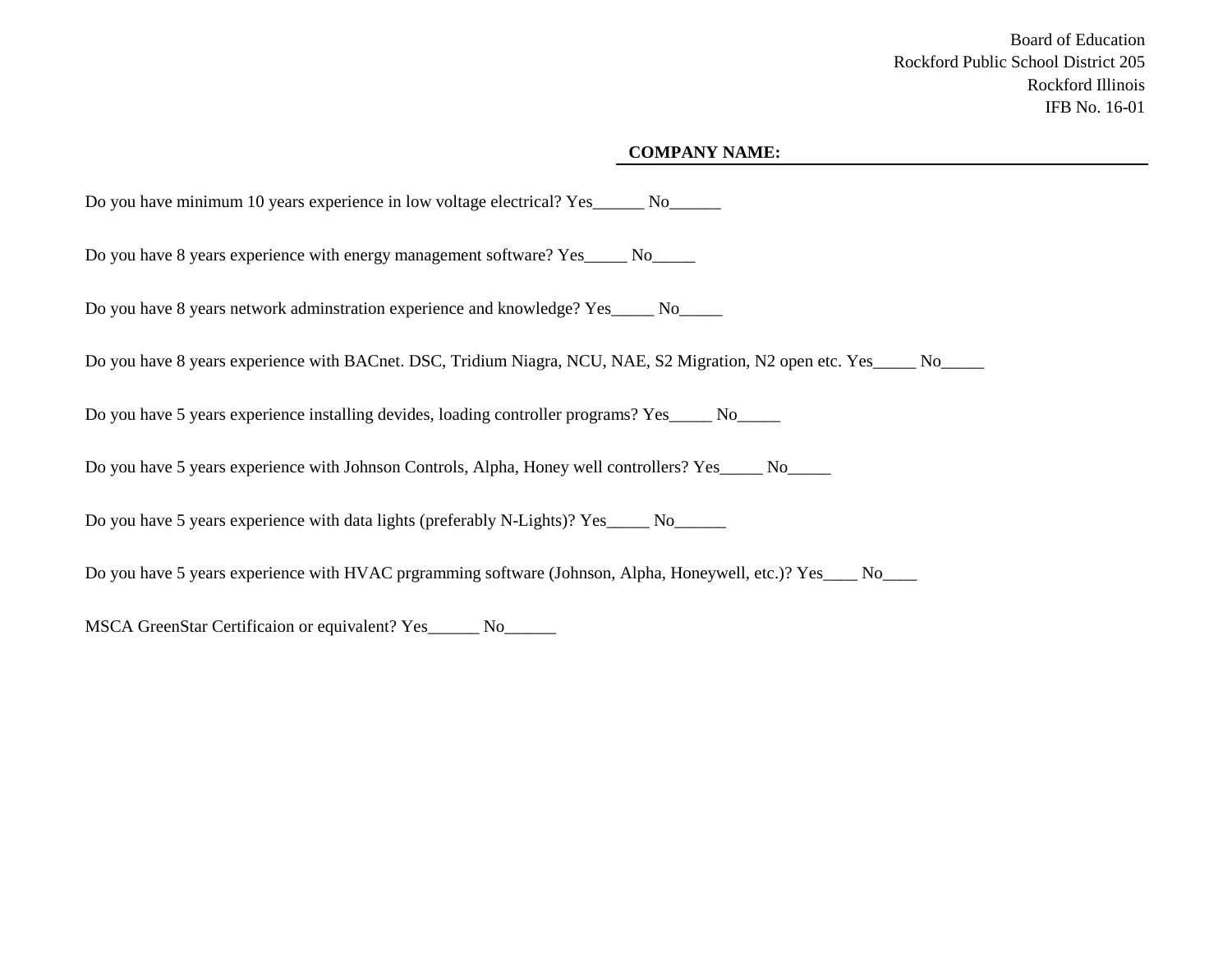### **COMPANY NAME:**

### **REFERENCES:**

Offeror to provide three references of similar type work that would qualify your firm for this project

| <b>Company Name/Address/Phone Number</b> | <b>Contact Person</b>                          |  |
|------------------------------------------|------------------------------------------------|--|
| <b>Company Name/Address/Phone Number</b> | <b>Contact Person</b>                          |  |
| <b>Company Name/Address/Phone Number</b> | <b>Contact Person</b>                          |  |
| <b>BID SUBMITTED BY:</b>                 |                                                |  |
| Company                                  | <b>Signature of Company Officer (required)</b> |  |
| <b>Address</b>                           | Typed Name & Title                             |  |
| City, State & Zip Code                   | <b>Date</b>                                    |  |
| Phone No.                                | Fax No.                                        |  |
| E-mail                                   | <b>FEIN</b>                                    |  |